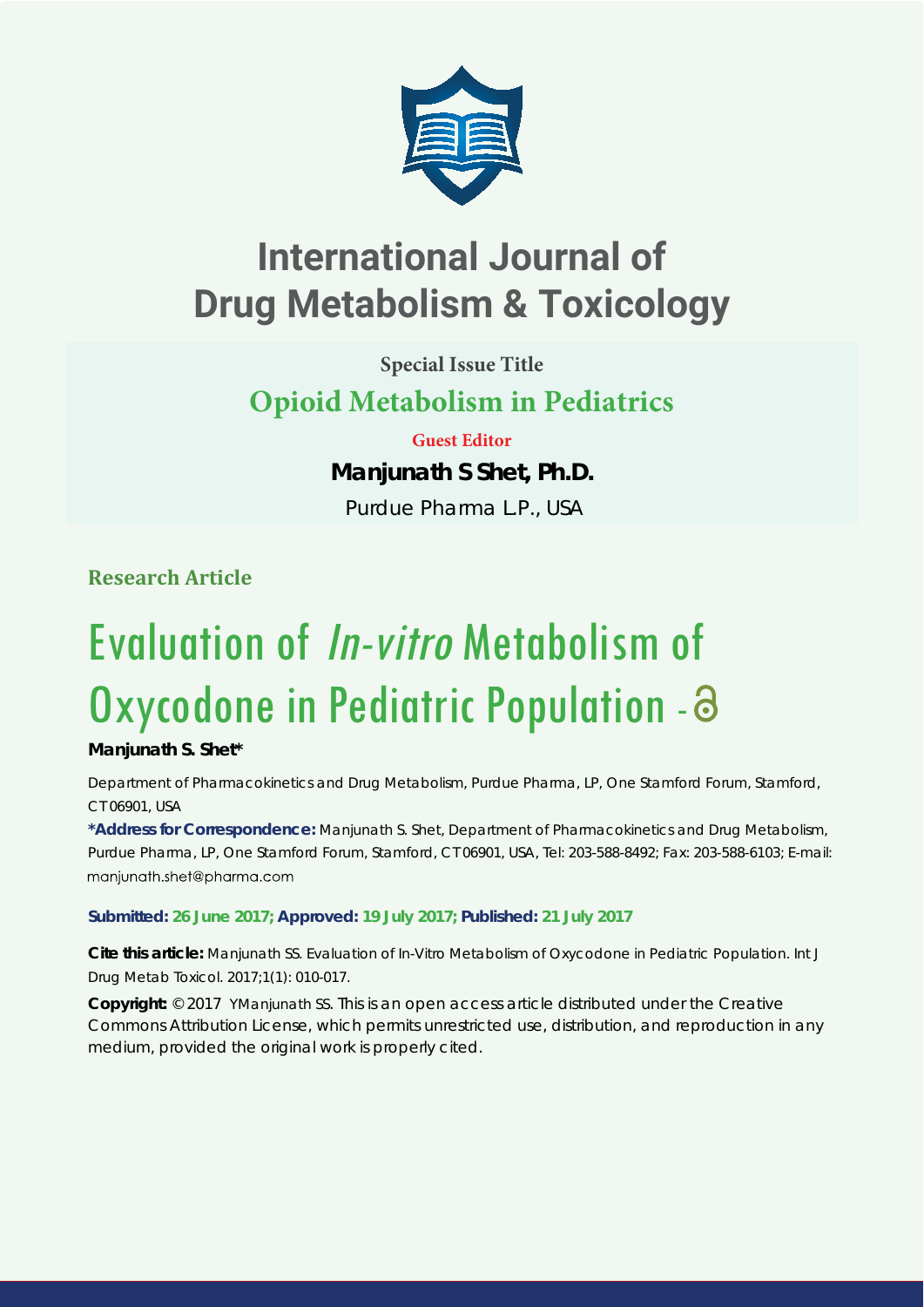#### **ABSTRACT**

Oxycodone is a semi-synthetic opioid analgesic used in the management of postoperative pain and chronic cancer pain. It is extensively metabolized by the liver to noroxycodone, oxymorphone and noroxymorphone via N-demethylation and/ or O-demethylation reactions. In adults, CYP3A4 and CYP2D6 are the major CYP-isoforms responsible for the formation of noroxycodone, oxymorphone and noroxymorphone. The present study was undertaken to study the oxidative and conjugative metabolism of oxycodone in a pediatric population using both liver microsomes and hepatocytes. Liver microsomes from various pediatric populations catalyzed the formation of noroxycodone as the major in vitro metabolite of oxycodone followed by oxymorphone and noroxymorphone. The  $K_m$  and  $V_{max}$  values for noroxycodone formation in the liver microsomes tested from individual pediatric donors ranged between 19.9 ± 8.22 – 395.6 ± 114.5 μM and 104.2 ± 10.32 – 2529 ± 203.9 pmol/ min/ mg, respectively. The corresponding values for the pooled adult human liver microsomes were 133.1  $\pm$  33.84 µM and 1821  $\pm$  160.4 pmol/min/mg, respectively, and within the pediatric range. The Km and V<sub>max</sub> values for oxymorphone formation in the liver microsomes tested from individual pediatric donors ranged between 3.83 ± 1.54 to 230.2 μM and 18.6 ± 2.96 to 132.5 ± 26.0 pmol/ min/ mg, respectively, respectively. The corresponding values for the pooled adult human liver microsomes were 107.0 ± 70.8 μM and 83.7 ± 28.4 pmol/ min/ mg, respectively, and within the pediatric range. These results indicate that liver plays a major role in the oxidative metabolism of oxycodone in pediatrics. CYP3A-isoforms appear to play a major role in the metabolic clearance of oxycodone in all age groups. A considerable variation was seen in *in vitro* intrinsic clearance (V<sub>ma</sub>/ K<sub>m</sub>) values in pediatrics which, may be due to the expression of elevated levels of drug metabolizing enzymes responsible for oxycodone metabolism. A significant interindividual variability in the formation of relative amounts of oxycodone metabolites was observed in microsomes from different age groups of pediatrics. However, no pediatric age group-specific qualitative differences in oxycodone metabolites were observed. In the clinic, the dose of oxycodone must be personalized individually depending on their age.

**Keywords:** Pediatrics; drug metabolism; oxycodone; noroxymorphone; microsomes; hepatocytes

#### **ABBREVIATIONS**

CYP: Cytochrome P450; NADPH: Nicotinamide Adenine Dinucleotide Phosphate; PB: Phosphate Buffer; KTZ: Ketoconazole; QUIN: Quinidine; UDPGA: Uridine 5'-Diphosphoglucuronic Acid

#### **INTRODUCTION**

Oxycodone (4,5 α-epoxy-14-hydroxy-3-methoxy-17 methylmorphinan-6-one; 14-dihydrohydroxycodeinone) is a semisynthetic opioid analgesic used in the management of postoperative pain and chronic cancer pain [1-4]. It has also been suggested for the management of nonmalignant chronic pain [5,6]. It is extensively metabolized through a series of separate metabolic pathways that includes: N-demethylation, O-demethylation, N-oxidation, 6-keto reduction and conjugation (Figure 1). Noroxycodone and oxymorphone are the primary metabolic products of N-demethylation and O-demethylation reactions, respectively [7-10]. Oxymorphone is a minor metabolite of oxycodone but has 3 to 5- times higher muopioid receptor affinity than morphine [11]. Oral oxymorphone is nearly 10-fold more potent than oral morphine based on dose more active metabolite of oxycodone [12]. Noroxymorphone was shown to be a secondary oxidative metabolite of oxycodone [13]. In humans, multiple cytochrome P450s (CYPs) appear to be involved in the oxidative metabolism of oxycodone, with CYP3A4 and CYP2D6 being the primary enzymes responsible in the formation of noroxycodone and oxymorphone, respectively. The reductive and conjugative pathways of oxycodone are poorly understood. However, cytosolic ketoreductases may be involved in the formation of 6α- and 6β-oxycodols. Although oxycodone has been used for many years in pain management, metabolism of oxycodone in pediatric population is not well studied.

The present study was undertaken to evaluate the *in vitro* metabolism of oxycodone in pediatric populations using both liver microsomes and hepatocytes from representative age groups (Tables 1-3), and to compare the metabolic profile and kinetics with those from adults.

#### **MATERIALS AND METHODS**

#### **Materials**

Oxycodone hydrochloride (Lot # 8862SPL006), noroxycodone (Lot # 33387-84), oxymorphone (Lot # 34698-8) and noroxymorphone (Lot # V14735) were obtained from the Pharmacy, Purdue Pharma LP. BCA Protein Assay Kit was purchased from Pierce Chemical (Rockford, IL). NADPH, UDPGA, alamethicin, saccharolactone and testosterone were purchased from Sigma Chemical Co. (St. Louis, MO). Bufuralol, 1'-hydroxybufuralol and 6β-hydroxytestosterone were obtained from BD Gentest Corp. (Woburn, MA). All chemicals and solvents used were of the analytical reagent grade of highest purity.

#### **Preparation and Characterization of Liver Microsomes and Hepatocytes**

Pooled adult human liver microsomes were prepared by



**Figure 1:** Schematic Representation of Oxycodone and its Metabolites.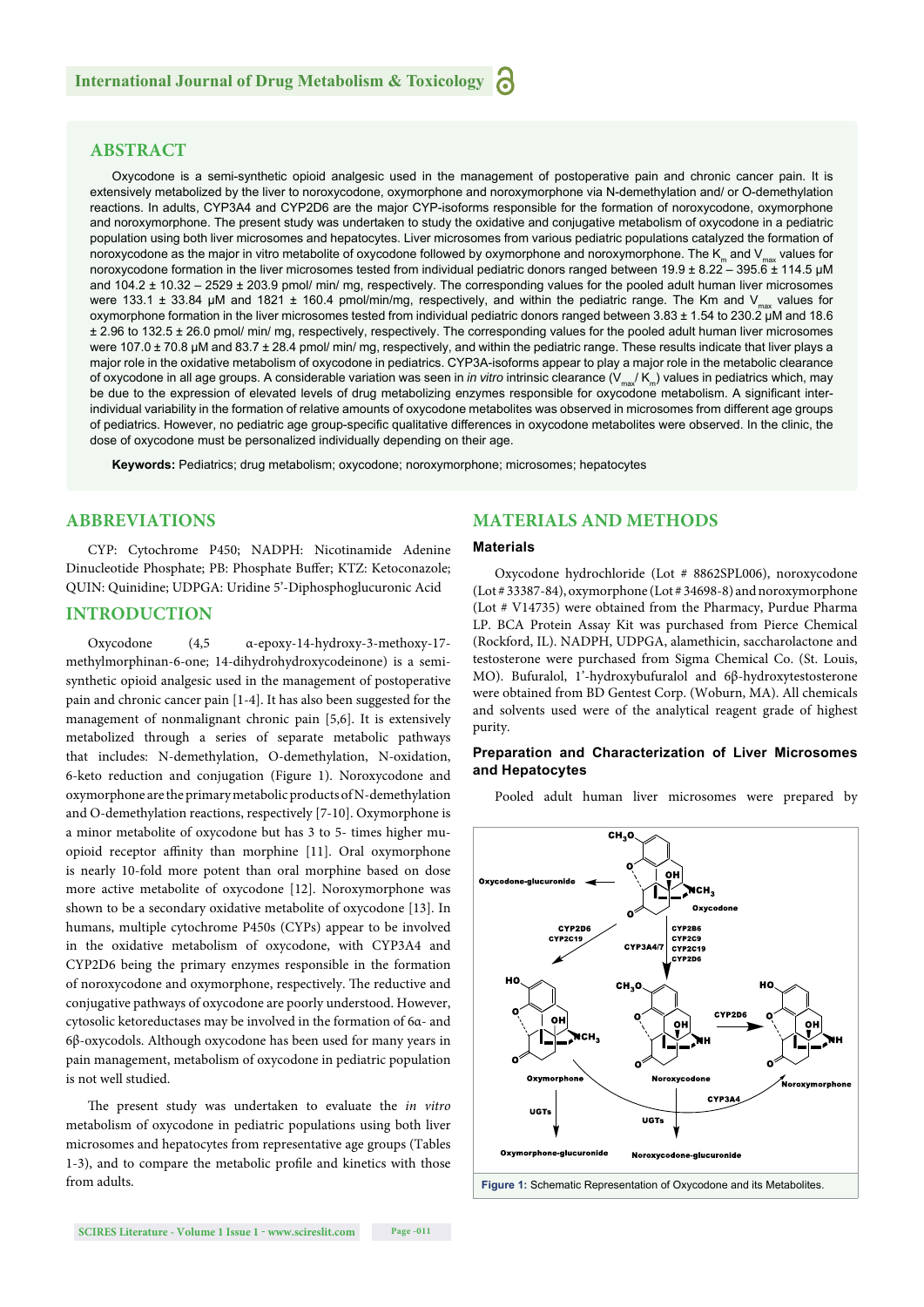| Table 1: Age Group Categories. |                    |                                               |                                        |  |
|--------------------------------|--------------------|-----------------------------------------------|----------------------------------------|--|
| <b>Age Group</b>               | Age                | No. of<br><b>Microsomal</b><br><b>Samples</b> | No. of<br>Hepatocyte<br><b>Samples</b> |  |
| Neonate                        | Birth to 1 mo.     |                                               |                                        |  |
| Infant                         | 1 mo. to 2 $vr$    |                                               |                                        |  |
| Children                       | 2 to 12 yr         |                                               |                                        |  |
| Adolescent                     | 12 yr to $<$ 16 yr |                                               | n                                      |  |
| Adult                          | > 18 yr            |                                               |                                        |  |

| Table 2: Donor Information for Individual Human Liver Microsome Samples. |        |         |          |  |
|--------------------------------------------------------------------------|--------|---------|----------|--|
| <b>Pediatric Liver</b><br><b>Samples</b>                                 | Gender | Age     | Race     |  |
| H0039                                                                    | Male   | 8 yrs.  | Cauc*.   |  |
| H0053                                                                    | Male   | 8 mos.  | Afr. Am. |  |
| H0054                                                                    | Female | 12 yrs. | Afr. Am. |  |
| H0055                                                                    | Male   | 8 yrs.  | Hisp.    |  |
| H0056                                                                    | Male   | 8 yrs.  | Afr. Am. |  |
| H0057                                                                    | Female | 2 yrs.  | Cauc.    |  |
| H0058                                                                    | Female | 6 yrs.  | Cauc.    |  |
| H0059                                                                    | Male   | 9 yrs.  | Cauc.    |  |
| H0215                                                                    | Male   | 6 yrs.  | Cauc.    |  |
| H0238                                                                    | Male   | 3 mos.  | Afr-Am.  |  |
| H0268                                                                    | Male   | 4 mos.  | Cauc.    |  |
| H0282                                                                    | Male   | 2 mos.  | Hisp.    |  |
| $\sim$ $\sim$                                                            |        |         |          |  |

\*Cauc: Caucasian; Afr Am: African American; Hisp: Hispanic

**Table 3:** Donor Demographics and Medical Histories of Pediatric and Adult Human Cryopreserved Hepatocytes.

| Lot#                       | Age      | Sex    | Race  | Cause of<br>Death          | <b>Medical History</b>    |
|----------------------------|----------|--------|-------|----------------------------|---------------------------|
| <b>RQO</b>                 | 6-day    | Female | $C^*$ | Anoxia                     | None                      |
| 079                        | 9-months | Male   | C     | Head Trauma                | Jaundice                  |
| 130                        | 2 years  | Female | C     | Anoxia                     | None                      |
| 122                        | 42 years | Male   | н     | Intracranial<br>hemorrhage | Hypertension,<br>Epilepsy |
| *C: Caucasian; H: Hispanic |          |        |       |                            |                           |

differential centrifugation of tissue homogenates of human liver tissue samples according the described method [14]. Pediatric human liver microsomes were purchased from XenoTech, LLC (Kansas City, KS). All the pediatric human liver microsomes were characterized for total cytochrome P450 content, cytochrome b5, NADPH-cytochrome c reductase, 7-ethoxyresorufin O-dealkylase (CYP1A2), coumarin 7-hydroxylase (CYP2A6), S-mephenytoin N-demethylase (CYP2B6), paclitaxel 6α-hydroxylase (CYP2C8), diclofenac 4'-hydroxylase (CYP2C9), *S*-mephenytoin 4'-hydroxylase (CYP2C19), dextromethorphan O-demethylase (CYP2D6), chlorzoxazone 6-hydroxylase (CYP2E1), testosterone 6β-hydroxylase (CYP3A4), lauric acid 12-hydroxylase (CYP4A9/ 11) and CYP2D6 genotype analysis (data not included). Microsomes were stored at -80°C until use. Total microsomal protein concentration was measured using a Protein Assay Kit with bovine serum albumin as the reference standard [15]. The total cytochrome P450 content was measured as spectrophotometrically by the described method [16].

The cryopreserved hepatocytes were obtained from In Vitro Technologies (Baltimore, MD). All cryopreserved hepatocytes were also characterized for coumarin 7-hydroxylase, dextromethorphan O-demethylase, 7-ethoxycoumarin O-deethylase, 7-hydrocoumarin glucuronidase, 7-hydroxycoumarin sulfate, S-mephenytoin 4'-hydroxylase, testosterone 6β-hydroxylase, tolbutamide 4-hydroxylase,

**SCIRES Literature - Volume 1 Issue 1 - www.scireslit.com Page -012**

phenacetin O-deethylase and chlorzoxazone 6-hydroxylase (data not included).

#### **Microsomal Incubations with NADPH**

All pediatric human liver microsomes (1 mg/ mL, final concentration) were incubated with oxycodone (5, 10, 25, 50, 100, 200, 400 and 800  $\mu$ M, final concentration) in a reaction volume of 0.2 mL. The reaction mixture also contained 50 mM potassium phosphate buffer, pH 7.4, 5 mM  $MgCl<sub>2</sub>$  and 1 mM EDTA. The reactions were initiated by the addition of NADPH (1 mM, final concentration) and the samples were incubated at 37˚C in a water bath shaker for 0, 15, 30 and 60 minutes. Incubations were also carried out using pooled adult human liver microsomes. All microsomal incubations were carried out in 15 mL screw-top glass tubes in triplicate. Incubations with no liver microsomal protein and no NADPH for 0 and 60 minutes were run as negative controls.

The rates of formation of noroxycodone and oxymorphone were determined at eight different concentrations of oxycodone ranging from 0-800  $\mu$ M. The data on the rates of formation of noroxycodone and oxymorphone were fitted to following equation.

$$
v = \frac{Vmax \cdot S}{Km + S}
$$

Where,  $\nu$  represents the rate of formation of metabolite,  $K_m$  the Michaelis-Menten constant,  $V_{\text{max}}$  the maximum rate of formation of a metabolite, and *S* the concentration of substrate

#### **Microsomal Incubations with UDPGA**

All pediatric human liver microsomes (1 mg/ mL, final concentration) were incubated separately with oxycodone (750 μM, final concentration), oxymorphone (750  $\mu$ M, final concentration) and noroxycodone (750 μM, final concentration) in a reaction volume of 0.25 mL. The reaction mixture also contained 50 mM potassium phosphate buffer, pH 7.4, 5 mM MgCl, 1 mM EDTA, 8.5 mM saccharolactone and 25 μg of alamethicin in a reaction volume of 0.25 mL. The reactions were initiated by the addition of UDPGA (2) mM, final concentration). The samples were incubated at 37°C water bath shaker for 0 and 60 minutes. Incubations were also carried out using pooled adult human liver microsomes. All the incubations were carried out in screw-top glass tubes in triplicate. Incubations with no microsomal protein and no UDPGA were carried out for 0 and 60 minutes and served as negative controls.

#### **Incubation with Hepatocytes**

In order to investigate the formation of both oxidative and conjugative metabolites of oxycodone, oxymorphone and noroxycodone, the cryopreserved hepatocytes (1 x 10<sup>6</sup> cells/ mL) were incubated individually with oxycodone, oxymorphone or noroxycodone (100 μM, final concentration) in a total volume of 0.25 mL of incubation media. The incubations were carried out in duplicate at 37°C in a 5%  $CO_2$  incubator for 0, 60 and 120 minutes. Incubations were also carried out using cryopreserved adult human hepatocytes. Incubations with no hepatocytes in the presence of oxycodone, oxymorphone and noroxycodone were carried out for 0, 60 and 120 minutes and served as negative controls.

#### **Sample Processing**

For the analysis of oxycodone and its oxidative metabolites, the incubations were terminated by the addition of 4 mL of dichloromethane. The samples were mixed vigorously and centrifuged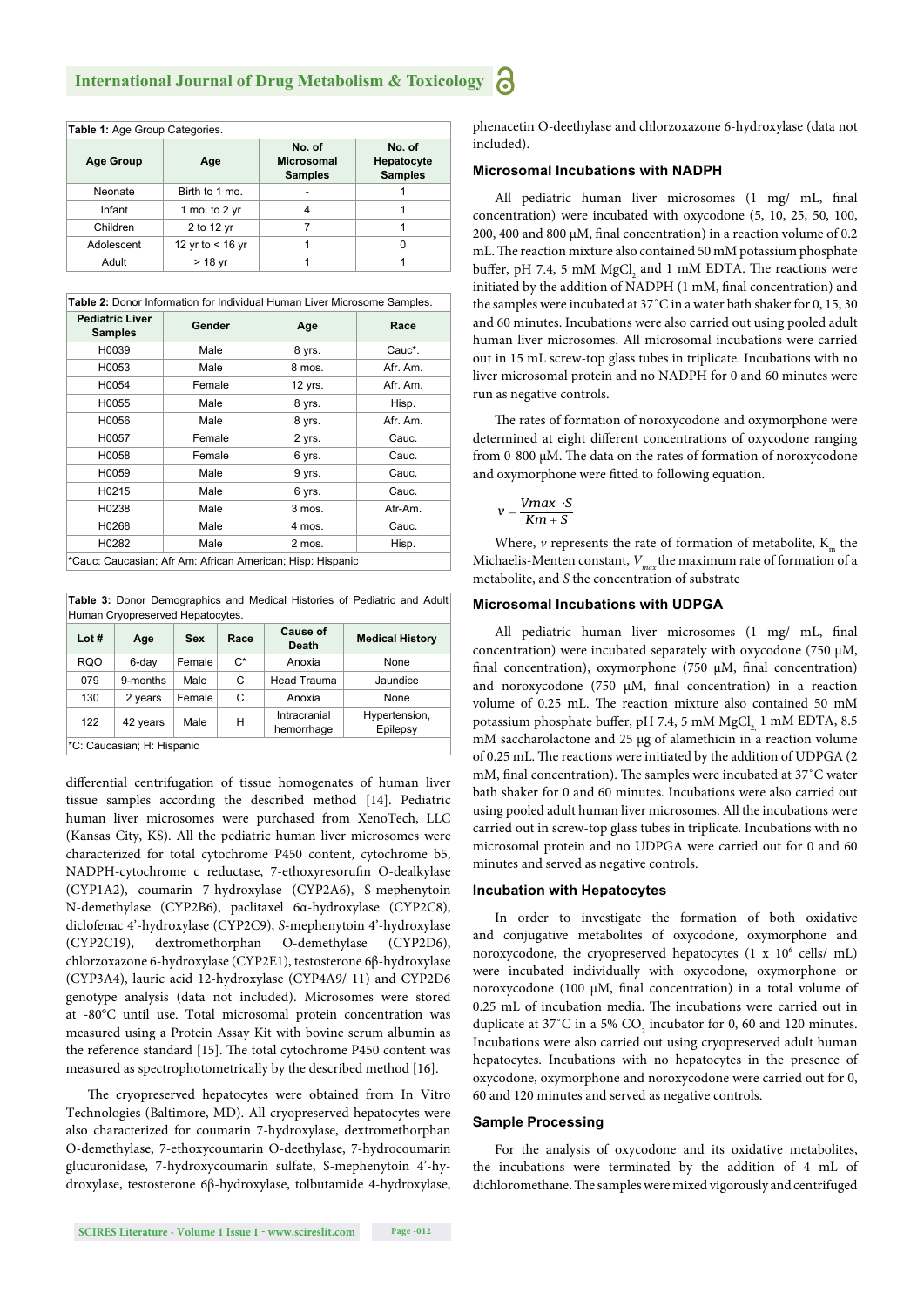at 3000 rpm for 10 minutes at  $4^{\circ}$ C. The dichloromethane layer was carefully removed, transferred into another tube, and evaporated to dryness under a stream of nitrogen at 40˚C using a TurboVap LV evaporator (Zymark Corp., Hopkinton, MA). The dried samples were reconstituted in 100 μL mobile phase and transferred to 96-well plates. An aliquot of 50 μL was analyzed using reverse-phase HPLC according to the method described below.

For the analysis of conjugated metabolites of oxycodone, oxymorphone and noroxycodone, the incubations were terminated by the addition of equal volume of ice-cold methanol. The samples were centrifuged at 5000 rpm for 10 minutes at 4˚C to remove any protein precipitate. The clear supernatant was removed and transferred to 96-well plates, and an aliquot (50 μL) was analyzed on reverse-phase HPLC.

#### **Metabolite Analysis**

HPLC Analysis: Oxycodone and its metabolites in liver microsomes and hepatocytes were analyzed on reverse phase HPLC and LC-MS. The HPLC analysis was performed on a Waters Alliance 2790 HPLC system connected to a Waters dual wavelength absorbance detector (model 2487) (Waters Corp., Milford, MA). The separation of the metabolites was performed using a  $C_{18}$  column  $(X-Trans, RP, 3.5 \mu m, 3.0 \times 150 \mu m; Waters Corp., MA)$ . The mobile phase A and B consisted of acetonitrile and 0.16% ammonium carbonate, respectively with a linear gradient (initial condition up to 2 min,100 percent mobile phase B; 40 percent mobile phase B up to 25 min; 20 percent mobile phase B at 26 min and 100 percent mobile phase B up to 30 min). The flow rate was maintained at 0.7 mL/ min, the eluates were monitored at 280 nm, with a column temperature of 40˚C. Oxycodone, noroxycodone, oxymorphone and noroxymorphone were eluted at approximately at 15.4, 10.2, 12.4 and 5.5 min, respectively. The data was acquired using Millennium  $32$ software version 3.2 (Waters Corp., Milford, MA). The amounts of noroxycodone, oxymorphone and noroxymorphone formed in the *in vitro* samples were measured using respective calibration curves (range between 1 and 5000 pmol). Unless otherwise stated, because of non-availability of authentic glucuronide reference standards, the presence of glucuronides of oxycodone, oxymorphone and noroxycodone was confirmed using LC-MS analysis. Data were analyzed using Microsoft Excel 97, Sigma Plot and/ or GraphPad (Prism 3.0).

Liquid Chromatography-Mass Spectrometry (LC-MS) Analysis: Glucuronides of oxycodone, oxymorphone and noroxycodone were analyzed on LC-MS using the following conditions: Column, Phenomenex 5 m Phenol-hexyl (100 x 4.6 mm); Mobile phase, 10 mM ammonium acetate; Gradient, 0 (5% mobile phase B) to 10 min (27% mobile phase B) to 10.01 min (100% mobile phase B) to 12 min (100% mobile phase B) to 12.01 min (5% mobile phase B) to 16 min (5% mobile phase B); flow rate, 1 mL/ min. The mass spectrometer was operated in the atmospheric pressure ionization electrospray mode with positive polarity.

#### **RESULTS**

#### **Oxycodone Metabolism in Pediatric Liver Microsomes and the Determination of Michaelis-Menten Constants**

As per the FDA Pediatric Guidelines, the pediatric human liver microsomes and hepatocytes samples used in this study are classified into several age groups (Table 1). The summary of all donor history of liver microsomes is presented in Table 2. All pediatric human liver microsomes tested catalyzed the formation of noroxycodone as the major metabolite followed by oxymorphone and noroxymorphone, in the presence of NADPH (Figures 2 and 3). The conversion of oxycodone to noroxycodone and oxymorphone in pediatric microsomes was proportional to the incubation time, which is similar to the adult human liver microsomes. As shown in Figures 4 and 5, a significant inter-individual variability in the relative amounts of noroxycodone and oxymorphone formation was observed in pediatrics.

A series of incubations were carried out to ascertain the effects of various concentrations of oxycodone on the formation of its metabolites, from which Michaelis-Menten kinetic constants  $(K<sub>m</sub>$  and  $V_{mm}$ ) were determined. Figures 6-8 shows representative saturation









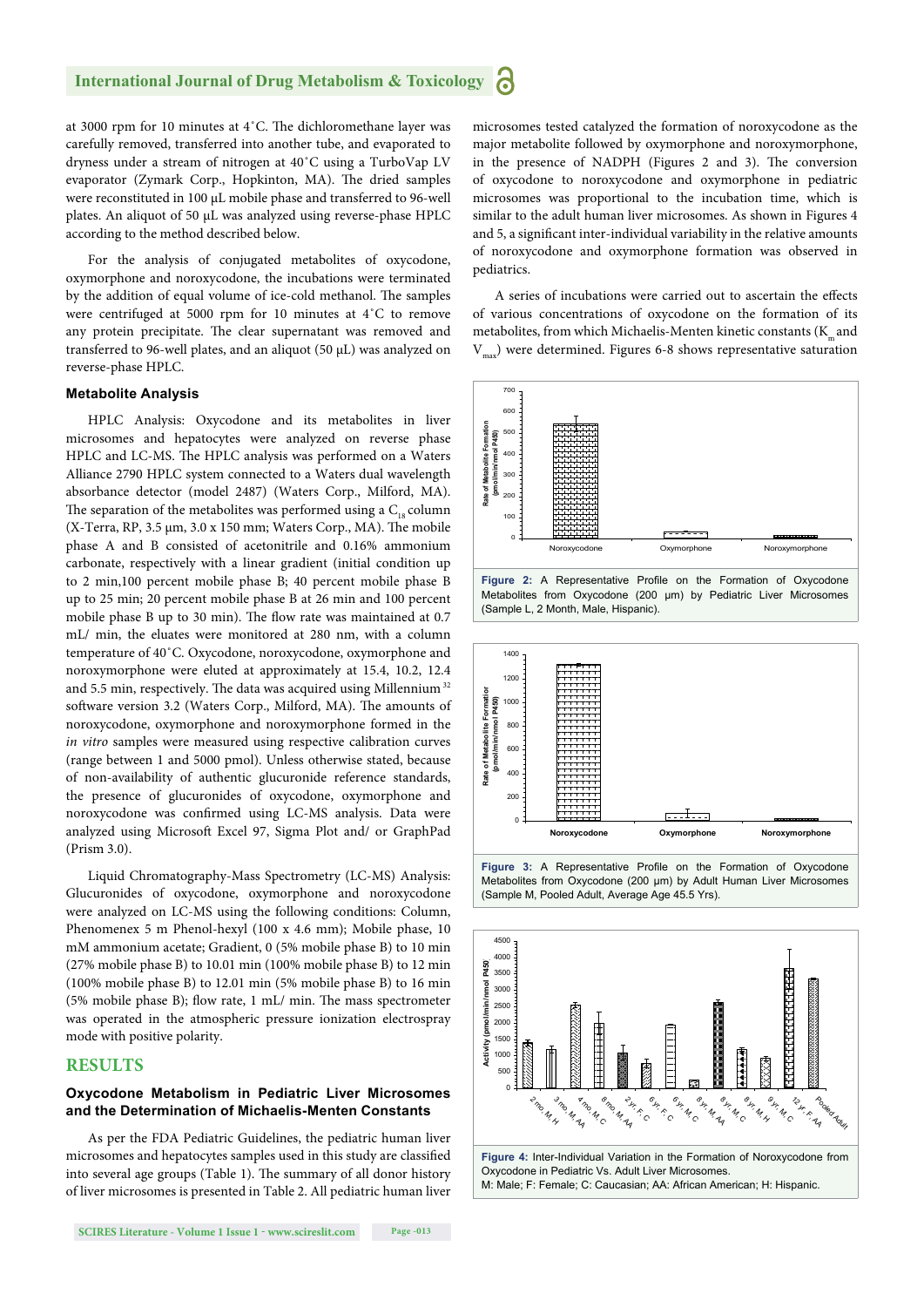profiles of noroxycodone formation in two pediatric microsomal preparations, which illustrates different kinetic behavior between two liver samples. The  $K_m$  and  $V_{mx}$  values for noroxycodone formation in pediatric liver microsomes ranged from 19.8 ± 8.22 to 395.6 ± 114.5











Noroxycodone in A Pediatric Human Liver Microsomes (Sample I, 6 Yr., Male, Caucasian)



μM and  $104.2 \pm 10.3$  to  $2529 \pm 203.9$  pmol/ min/ mg, respectively (Table 4). These results suggest a nearly 20- and 24-fold variation in Km and Vmax values respectively for noroxycodone formation in pediatric populations. An approximately 10-fold variation was observed in  $K<sub>m</sub>$  values for noroxycodone formation between both infants and children populations, and a nearly 5- and 23-fold variation in the  $V_{\text{max}}$  values was observed for noroxycodone formation between infant and children groups, respectively. The  $K_m$  and  $V_{max}$  values for noroxycodone formation in adult liver microsomes are 133.1 ± 34.9 μM and 1821 160.4 pmol/ min/ mg, these values are well within the range compared to other pediatric liver microsomes. The enzyme responsible for norhydrocodone formation in adults is shown to be CYP3A4 and it appears to be a "low-affinity" and "high-capacity" enzyme.

The Km and Vmax values for oxymorphone formation in pediatric liver microsomes range from  $3.83 \pm 1.54$  to 230.2 µM and 18.6  $\pm$  2.96 to 132.5  $\pm$  26.0 pmol/ min/ mg, respectively (Table 5). These results suggest a nearly 60- and 7-fold variation in Km and  $V_{\text{max}}$  values respectively for oxymorphone formation. The  $K_{\text{max}}$  and  $V$  values for oxymorphone in adult human liver microsomes are  $V_{\text{max}}$  values for oxymorphone in adult human liver microsomes are  $107.0 \pm 70.8$  and  $83.7 \pm 28.4$  pmol/ min/ mg, respectively and these values are well within the range of Km and Vmax values in pediatric populations. The major CYP enzyme responsible for oxymorphone formation in humans is CYP2D6 and appears to be a "high-affinity' and "low-capacity" enzyme.

The *in vitro* intrinsic clearance  $(V_{\text{max}}/K_{\text{m}})$  values were determined for noroxycodone and oxymorphone formation in oxycodone metabolism and are presented in Tables 5 and 6, respectively. An approximately 25- and 71-fold variation in the in vitro clearance values for both noroxycodone and oxymorphone formation, respectively, was observed. The intrinsic clearance values for noroxycodone were slightly higher than the oxymorphone intrinsic clearance values, suggesting that noroxycodone is the major metabolite of oxycodone and the CYP3A4/ 7 derived pathway appears to be the major route of elimination in vivo. Alternatively, the in vitro intrinsic clearance value for noroxycodone is nearly one order of magnitude higher than the intrinsic values for oxymorphone formation in pooled adult liver microsomes and appears to be the major route of elimination in vivo. A marked variation in oxycodone pharmacokinetics in infants [17] and the association between CYP2D6 genetic variability [18] have been reported.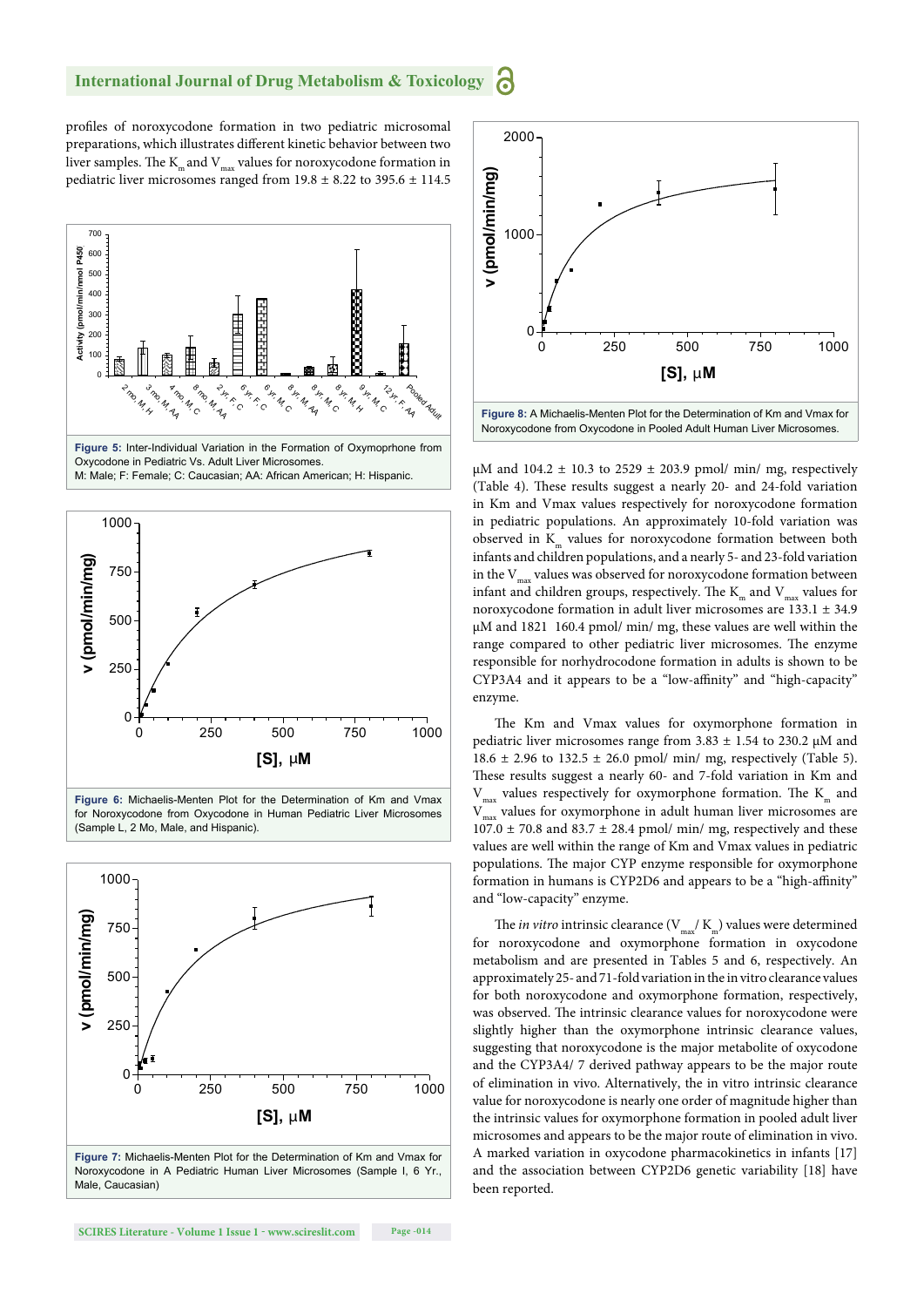**Table 4:** Summary of *In vitro* Kinetic Constant  $(K_m, V_{max}$  and  $V_{max}/K_m)$  values for Noroxycodone formation from Oxycodone in different Human Pediatric and Adult Liver Microsomal Samples.

|                                                                     | , wait Liver imploymer campics. |                                |                   |                                       |                                     |  |  |
|---------------------------------------------------------------------|---------------------------------|--------------------------------|-------------------|---------------------------------------|-------------------------------------|--|--|
| <b>Sample</b><br>ID                                                 | Sample<br>Number                | <b>Donor</b><br><b>History</b> | $K_{m}$<br>(Mu)   | $V_{\text{max}}$ (pmol/<br>$min/mq$ ) | $V_{max}/K_{m}$<br>$\mu$ / min/ mg) |  |  |
| A                                                                   | H0039                           | 8 yr, M, C                     | $260.8 \pm 56.4$  | 1905 ± 182.6                          | 7.32                                |  |  |
| B                                                                   | H0054                           | 12 yr, F, AA                   | $66.59 \pm 36.62$ | $2421 \pm 372$                        | 36.35                               |  |  |
| С                                                                   | H0055                           | 8 yr, M, H                     | $82.68 \pm 54.25$ | $1301 \pm 351.9$                      | 15.73                               |  |  |
| D                                                                   | H0056                           | 8 yr, M, AA                    | $48.18 \pm 14.31$ | $201.4 \pm 20.83$                     | 4.18                                |  |  |
| E                                                                   | H0057                           | 2 yr, F, C                     | $193 \pm 86.68$   | $559.5 \pm 119.5$                     | 2.89                                |  |  |
| F                                                                   | H0058                           | 6 yr, F, C                     | $30.6 \pm 11.06$  | $104.2 \pm 10.32$                     | 3.40                                |  |  |
| G                                                                   | H0059                           | 9 yr, M, C                     | $19.88 \pm 8.22$  | $107.9 \pm 10.08$                     | 5.42                                |  |  |
| н                                                                   | H0053                           | 8 mo, M, AA                    | $40.35 \pm 20.53$ | $1274 \pm 165$                        | 31.57                               |  |  |
| I                                                                   | H0215                           | 6 yr, M, C                     | $187.3 \pm 36.47$ | $1126 \pm 81.72$                      | 6.01                                |  |  |
| J                                                                   | H0238                           | 3 mo, M, AA                    | $395.6 \pm 114.5$ | $505.7 \pm 68.88$                     | 1.28                                |  |  |
| Κ                                                                   | H0268                           | 4 mo, M, C                     | $388.5 \pm 67.23$ | $2529 \pm 203.9$                      | 6.50                                |  |  |
| L                                                                   | H0282                           | 2 mo, M, H                     | $285.9 \pm 29.75$ | $1171 \pm 52.71$                      | 4.09                                |  |  |
| M                                                                   | Pooled<br>Adult                 | 45.5 yr.<br>(average)          | $133.1 \pm 34.97$ | 1821 ± 160.4                          | 13.68                               |  |  |
| M: Male; F: Female; C: Caucasian; AA: African American; H: Hispanic |                                 |                                |                   |                                       |                                     |  |  |

**Table 5:** Summary of *In vitro* Kinetic Constant (K<sub>m</sub>, V<sub>max</sub> and V<sub>max</sub>/K<sub>m</sub>) values for Oxymorphone formation from Oxycodone in different Human Pediatric and Adult Liver Microsomal Samples.

| Sample<br>ID                                                        | Sample<br><b>Number</b> | <b>Donor</b><br><b>History</b> | K <sub>m</sub> ,<br>(µM) | $V_{\text{max}}$ (pmol/<br>$min/mg$ ) | $V_{max}/K_{m}$<br>µl/ min/ mg) |  |
|---------------------------------------------------------------------|-------------------------|--------------------------------|--------------------------|---------------------------------------|---------------------------------|--|
| A                                                                   | H0039                   | 8 yr, M, C                     | 15                       | 30.16                                 | 2.01                            |  |
| B                                                                   | H0054                   | 12 yr, F, AA                   | 7.5                      | 49.31                                 | 6.57                            |  |
| C                                                                   | H0055                   | 8 yr, M, H                     | $39.65 \pm 35.76$        | $82.02 \pm 25.58$                     | 2.06                            |  |
| D                                                                   | H0056                   | 8 yr, M, AA                    | 7.5                      | 51.22                                 | 6.82                            |  |
| E                                                                   | H0057                   | 2 yr, F, C                     | 15                       | 95.68                                 | 6.37                            |  |
| F                                                                   | H0058                   | 6 yr, F, C                     | 15                       | 126.7                                 | 8.44                            |  |
| G                                                                   | H0059                   | 9 yr, M, C                     | 7.5                      | 128.1                                 | 17.08                           |  |
| н                                                                   | H0053                   | 8 mo, M, AA                    | $4.15 \pm 1.95$          | $97.69 \pm 7.88$                      | 23.49                           |  |
| I                                                                   | H0215                   | 6 yr, M, C                     | $47.05 \pm 25.76$        | $132.5 \pm 26.00$                     | 2.81                            |  |
| J                                                                   | H0238                   | 3 mo, M, AA                    | $13.95 \pm 8.35$         | $18.61 \pm 2.960$                     | 1.33                            |  |
| Κ                                                                   | H0268                   | 4 mo, M, C                     | $336.3 \pm 60.37$        | $99.62 \pm 7.91$                      | 0.30                            |  |
| L                                                                   | H0282                   | 2 mo, M, H                     | $3.35 \pm 1.453$         | $38.90 \pm 2.60$                      | 11.59                           |  |
| M                                                                   | Pooled<br>Adult         | 45.5 yr.<br>(average)          | $25.23 \pm 8.68$         | $34.62 \pm 3.43$                      | 1.37                            |  |
| M: Male; F: Female; C: Caucasian; AA: African American; H: Hispanic |                         |                                |                          |                                       |                                 |  |

The incubations of oxycodone in the absence of various pediatric liver microsomes and NADPH (negative control incubations), resulted in no formation of noroxycodone, oxymorphone or noroxymorphone. These results suggest that the formation of noroxycodone, noroxymorphone and oxymorphone from oxycodone is NADPH-dependent and these are the oxidative metabolites of oxycodone that are catalyzed by the oxidative enzymes in the liver microsomes.

All of the pediatric liver samples were subjected to CYP2D6 genotyping. The results showed that no poor metabolizers of CYP2D6 were observed which is consistent with the determination of CYP2D6 marker enzymatic activity as well as oxycodone O-demethylase activity (oxymorphone formation) in these microsomal samples. Glucuronidation of Oxycodone and its Metabolites

In order to determine the extent of glucuronidation of oxycodone and its metabolites (noroxycodone and oxymorphone), liver microsomes isolated from various pediatric populations were incubated separately with oxycodone, noroxycodone and oxymorphone in the presence of UDPGA. A noticeable inter-

observed in pediatric liver microsomes. The qualitative amounts of oxycodone, noroxycodone and oxymorphone glucuronides in pediatric samples were 216.2 ± 3.79 - 1168.9 ± 102.6, 230 ± 10.9 -  $1281.5 \pm 438.6$ , and  $438.1 \pm 41.7 - 2387.5 \pm 260.8$  pmol/ min/ mg. The relative amounts of oxymorphone glucuronide were approximately 1.5 - 2- times higher than the oxycodone and noroxycodone glucuronides. These results suggest a nearly 5-6-fold variation in the relative amounts of each of the glucuronides being formed in pediatric liver microsomes. The qualitative amounts of oxycodone, noroxycodone and oxymorphone glucuronides in adult human liver microsomes is well within the range of these glucuronides formed by pediatric liver microsomes tested. The fold difference in relative amounts these glucuronides in pediatric liver microsomes may in part related to the elevated levels of expression of enzymes responsible for the formation of respective glucuronides. Overall, these results suggest that although the enzymes (UGTs) responsible for the formation of glucuronides of oxycodone, noroxymorphone and oxymorphone are not known at present, these enzymes appear to be equally expressed in pediatrics population.

individual difference in the relative amounts of glucuronides was

#### **Oxycodone, Noroxycodone and Oxymorphone Metabolism using Pediatric Human Hepatocytes**

In order to investigate the metabolism of oxycodone, oxymorphone and noroxycodone, three different pediatric cryopreserved hepatocytes preparations were incubated with oxycodone, noroxycodone and oxymorphone. All three pediatric human cryopreserved hepatocytes catalyzed the formation of noroxycodone, oxymorphone and noroxymorphone from oxycodone, where noroxycodone was shown to be the major metabolite. The formation of noroxycodone and oxymorphone from oxycodone was linear up to 2 hours in these hepatocytes. The rate of noroxycodone formation in 9-month old infant hepatocytes is nearly 3 and 9-times higher than the 6-day infant and 42-year old adult hepatocytes. A nearly 4-5-fold variation in the relative amounts of noroxycodone and oxymorphone was observed in three pediatric human cryopreserved hepatocytes. The amount of noroxycodone, oxymorphone and noroxymorphone formation in adult human cryopreserved hepatocytes are 1330.1, 118.3 and 165.6 pmol/ hr/ 10<sup>6</sup> cells, respectively, and these values are well within the range of similar values in pediatric cryopreserved hepatocytes (Figure 9). These results suggest that the enzymes responsible for oxycodone metabolism are equally expressed in pediatric populations compared to the adult. The formation of oxymorphone glucuronide in pediatric human cryopreserved hepatocytes was detected using LC-MS/ MS, however, because of non-availability of an authentic reference standard of oxymorphone glucuronide, the rate of its formation in these samples was not measured

Incubation of oxymorphone with three pediatric and one adult human cryopreserved hepatocytes resulted in the formation of noroxymorphone and oxymorphone glucuronide. And the incubation of noroxycodone with three pediatric and one adult human cryopreserved hepatocytes resulted in the formation of noroxymorphone. Under the experimental conditions used no noroxycodone or oxycodone glucuronides were detected using LC-MS/ MS. Unfortunately, an interfering peak at approximately 2 minutes was observed in all the pediatric and adult human cryopreserved hepatocytes incubated samples on reverse-phase HPLC. Hence, the detection or the relative quantitation of oxycodone, noroxycodone and oxymorphone glucuronide peaks in these samples was unsuccessful.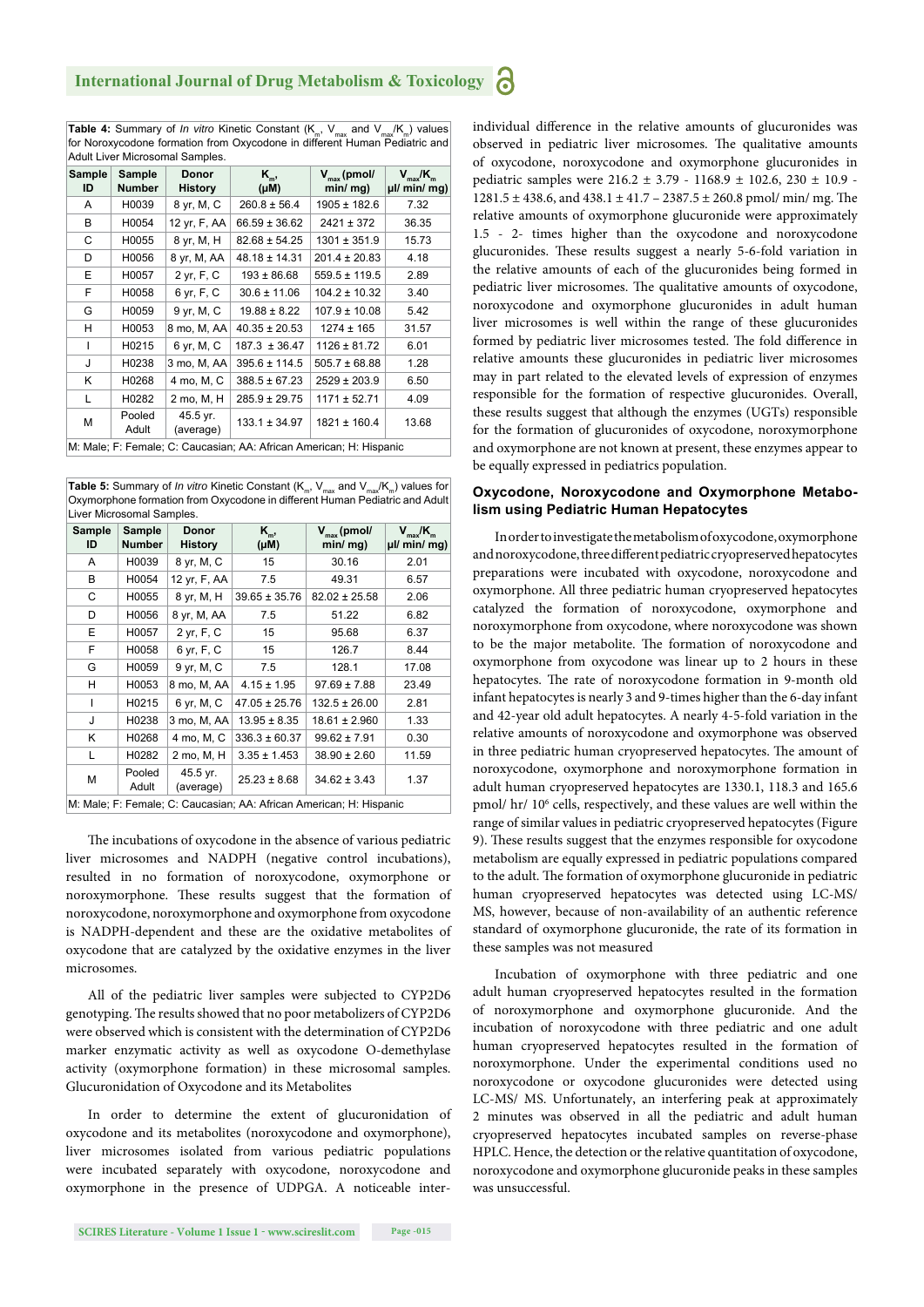

The incubations of oxycodone in the absence of various hepatocytes (negative control incubations), resulted in no formation of any oxycodone metabolites. These results suggest that the formation of oxidative and conjugative metabolites from oxycodone is catalyzed by the respective enzymes in the hepatocytes.

#### **CONCLUSIONS**

The results from this study show that liver microsomes isolated from various pediatric populations were able to catalyze the formation of noroxycodone and oxymorphone from oxycodone at variable rates. The formation of noroxymorphone was also detected in some pediatric liver microsomes. As observed in pediatric liver microsomes, adult human liver microsomes converted oxycodone to noroxycodone, oxymorphone and noroxymorphone. Noroxycodone was shown to be the major *in vitro* metabolite of oxycodone in all the pediatric populations and in adult human liver microsomes. In adults, N-demethylation of oxycodone to noroxycodone represents the predominant oxidative pathway in humans and was almost exclusively catalyzed by CYP3A4 [13]. CYP3A7 is a member of the CYP3A subfamily and is uniquely expressed in human fetal livers and has also been shown to be responsible for noroxycodone formation. It is detectable as early as 50 to 60 days of gestation with continued significant levels of expression through the perinatal period. The expression begins to decline after the first postnatal week, reaching non-detectable levels in most individuals by 1 year of age. Hepatic CYP3A4 expression begins to increase at about 1 week of age, reaching 30% of adult levels by 1-month [19]. Because of the simultaneous decline in CYP3A7 and increase in CYP3A4, total CYP3A protein expression over the entire developmental period remains constant [19,20]. These results suggest that elimination of noroxycodone, which is a major metabolite of oxycodone, is not limited in pediatrics.

Although, oxymorphone is an active metabolite, it is formed at very low levels in both pediatrics and adults. CYP2D6 is the major CYP-isoform responsible for oxymorphone formation. CYP2D6 protein and mRNA are present in fetal livers at less than 30 weeks of gestational age [21]. CYP2D6 protein levels increase significantly after birth, and continued upward to levels of about 50 - 75% of adult levels during the neonatal period. These results suggest that although oxymorphone is formed at low levels, its formation in pediatrics is not limited by the expression of CYP2D6.

At present, the UGT isoform(s) responsible for the glucuronidation of oxycodone, noroxycodone and oxymorphone in adult or pediatric liver microsomes have not been identified. However, the ability of pediatric liver microsomes and hepatocytes to form glucuronides confirms the expression of  $UGT(s)$  in various pediatric populations. The expression of UGTs in fetal and pediatric populations has been shown to be present [20]. However, UGT1A1, primarily responsible for bilirubin metabolism and UGT1A6 responsible for acetaminophen glucuronidation are shown to be absent in the fetus [22]. However, both UGT1A1 and UGT1A6 are shown to increase slightly in neonates [23]. The formation of oxymorphone glucuronide in pediatric and adult cryopreserved hepatocytes was confirmed using LC-MS/MS and HPLC methods. These results suggest that although oxymorphone is an active metabolite that is formed at low levels, its conjugation to form oxymorphone glucuronide is not limited in pediatrics.

Overall, liver microsomes and hepatocytes isolated from various pediatric age groups catalyzed oxycodone to both oxidative (Phase I) and conjugative (Phase II) metabolites, which is similar to adult human liver microsomes and hepatocytes (Figure 1). As in adults, a significant inter-individual variability in oxycodone metabolism was observed in various pediatric age groups. In pediatrics, the relative amounts of formation of oxycodone metabolites are different in various age groups, but the total metabolic profile of oxycodone in pediatrics appears to be similar to adults. The dose of oxycodone must be personalized individually in the clinic depending on their age.

#### **ACKNOWLEDGMENTS**

I would like to thank Nataliya Bazhina and Dr. Shaokun Pang for their experimental help and Dr. Renta Hutabarat for helpful discussions.

#### **REFERENCES**

- 1. Curtis GB, Johnson GH, Clark P, Taylor R, Brown J, O'Callaghan R, et al. Relative potency of controlled -release oxycodone and controlled release morphine in a postoperative pin model. Eur J. Clin Pharmacol*.* 1999; 55: 425- 429. https://goo.gl/BKA6sK
- 2. Silvasti M, Rosenberg P, Seppala T, Svartling N, Pitkanen M. Comparison of analgesic efficacy of oxycodone and morphine in postoperative intravenous patient-controlled analgesia. Acta Anaesthesiol Scand. 1998; 42: 576-580. https://goo.gl/Nm35SN
- 3. Parris WC, Johnson BW Jr, Croghan MK, Moore MR, Khojasteh A, Reder RF, et al. The use of controlled release oxycodone for the treatment of chronic cancer pain: a randomized double-blind study. J Pain Symptom Manage. 1998; 16: 205-211. https://goo.gl/wQooav
- 4. Glare PA, Walsh TD. Dose-ranging study of oxycodone for chronic pain in advanced cancer. J Clin Oncol. 1993; 11: 973-978. https://goo.gl/f6NJGn
- 5. Sindrup SH, Jensen TS. Efficacy of pharmacological treatments of neuropathic pain: an update and defect related to mechanism of drug action. Pain 1999; 83: 389-400. https://goo.gl/LJHsF7
- 6. Watson CP, Babul N. Efficacy of oxycodone in neuropathic pain: a randomized trial in post-herpetic neuralgia. Neurology 1998; 50: 1837-1841. https://goo. gl/cykbq5
- 7. Cone EJ, Darwin WD, Buchwald WF, Gorodetzky CW. Comparative metabolism and excretion of oxycodone in man and laboratory animals (Abstract). Fed Proc. 1984; 43:655. https://goo.gl/C9mUeA
- 8. Ishida T, Oguri K and Yoshimura H. Isolation and identification of urinary metabolites of oxycodone in rabbits. Drug Metab Dispos*.* 1979; 7:162-165. https://goo.gl/qakbdX
- 9. Ishida T, Oguri K and Yoshimura H. Determination of oxycodone metabolites in urines and feces of several mammalian species. J Pharm Dyn. 1982; 5: 521-525. https://goo.gl/KmYg42
- 10. Weinstein SH, Gaylord JC. Determination of oxycodone in plasma and identification of a major metabolite. J Pharm Sci. 1979; 68: 527-528. https://goo.gl/HLyaN8